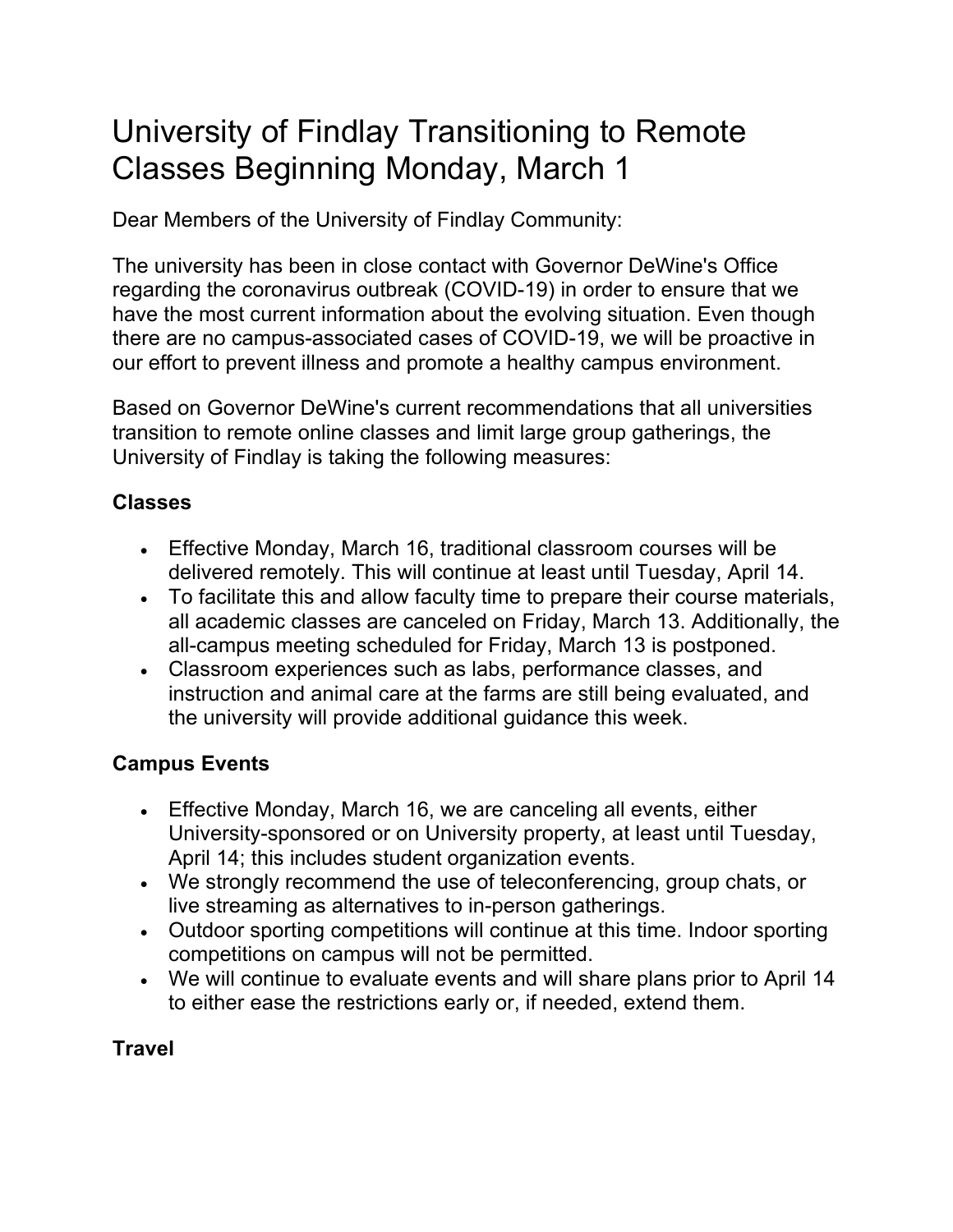- Effective immediately and until further notice, all university-sponsored international travel is suspended. This includes new travel as well as any currently booked trips.
- University-sponsored domestic travel must be approved on an asneeded basis by the appropriate Cabinet member. This includes new travel as well as any currently booked trips between now and April 14.
- Travelers returning from Level 3 warning countries are required report their exposure to the Cosiano Health Center and to observe a 14-day period of self-quarantine and monitoring.

#### **Guidance for Students**

- The University will remain open, including student support services, academic resources, residence and dining facilities, athletic, and recreation facilities.
- While completing classes remotely, students may choose to return to their permanent place of residence or stay in their on-campus housing. If staying on campus, the University encourages you to take enhanced preventative public health and hygiene measures.
- We urge all students to make the choice that is best for their own personal situations.

#### **Guidance for Faculty**

- Faculty should immediately begin preparations to deliver their courses remotely. All currently enrolled courses have a Canvas course instance.
- Links to training materials and resources will be provided shortly. We strongly encourage faculty with expertise in teaching online to assist their less prepared colleagues with this task.
- Faculty may continue to use their offices and campus facilities while delivering courses remotely.

#### **Guidance for Staff**

- Because the University will be open during this time period, staff are expected to report to campus for work. Determinations about changes in services and/or staff needs will be made based on the evolving situation.
- UF will provide work-at-home flexibility to employees who are at highrisk (i.e., chronically ill or immuno-compromised prior to this outbreak, or have a need to work remotely due to personal matters related to the COVID-19).